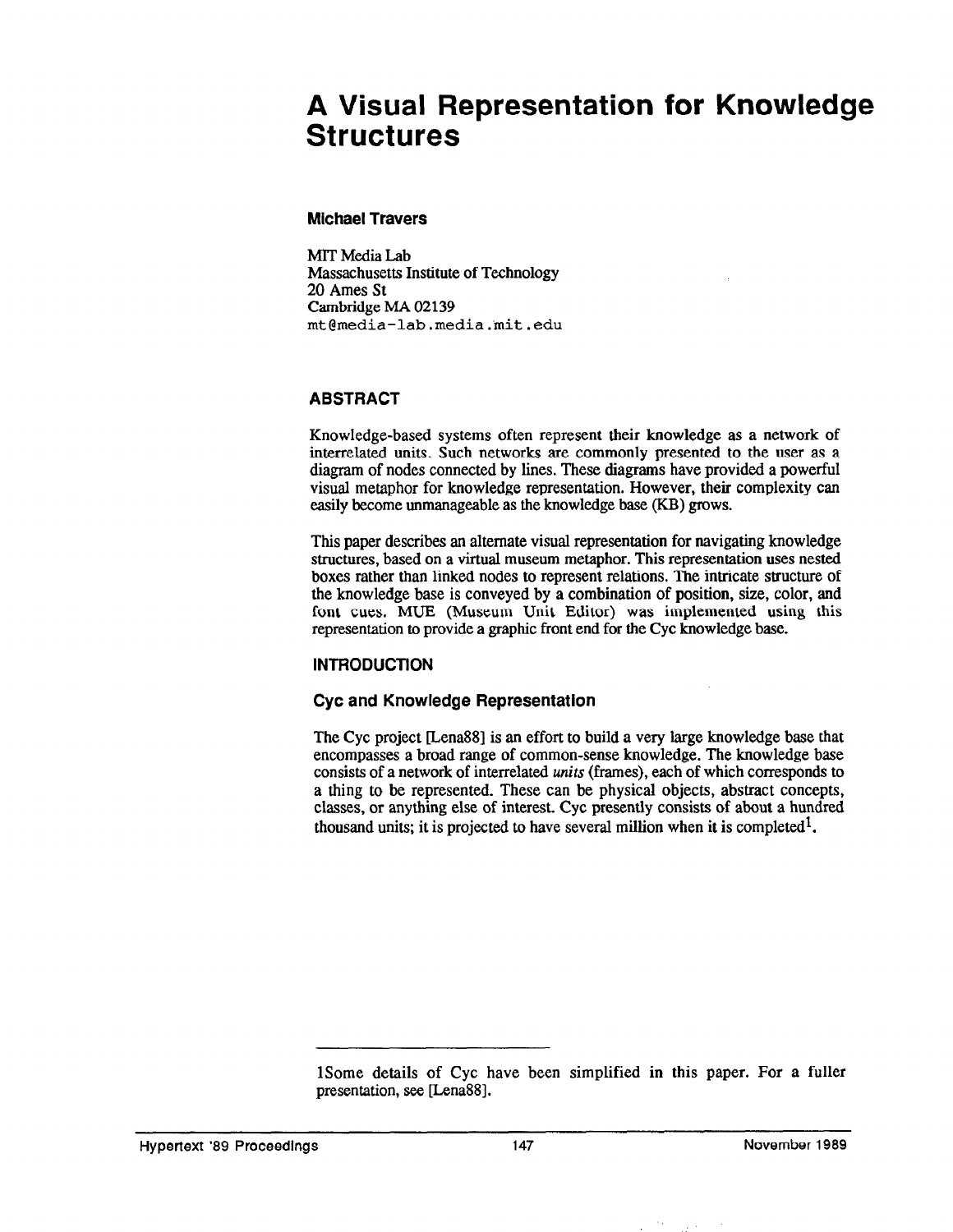Units contain *slots* that represent properties of the unit. Slots are themselves units; by convention, their names begin with a lowercase letter. Slots have values which are usually lists of other units. Within text or programs units are designated by a prefix of "#%". This prefix may be omitted if there is no question of ambiguity. A typical unit presented as text looks like this:

```
#%People: 
#%english: ("The class of all human beings") 
#%specs: (#%Workers #%MalePeople #%FemalePeople 
   #%USCitizens . ..) 
#%genls: (#%Mammals #%IntelligentEntities) 
#%allElements: (#%MikeTravers #%DougLenat 
   #%BobDobbs . ..) 
#%canHaveSlots: (#%citizenship #%languagesSpoken 
   #%countryOfOrigin...) 
\ddotsc
```
Figure1. Textual representation of a Cyc unit.

This unit represents the class of all people, and its slots specify that it has specializations (subsets) such as #%Workers and #%MalePeople, generalizations (supersets) #%Mammals and IntelligentEntities, and elements that include all the individual people that Cyc has reason to know about. The #%english slot contains human-readable documentation. #%canHaveSlots is an example of a slightly more complex slot. It specifies that elements of the class #%People are allowed to have the properties (slots) of citizenship and languages spoken.

## MUE, a Navigation Tool for Cyc

Although Cyc is primarily a knowledge base for use by AI programs, the knowledge it contains can and must be accessible directly by humans during Cyc's developmental stage. It thus becomes necessary to treat Cyc as a knowledge exploration environment. The notion of a knowledge environment based on detailed representation was an important precursor to the development of Cyc Lena841.

A large, densely interconnected structure like Cyc poses formidable navigation problems. When the MUE effort began, the Cyc user interface consisted of a textual browser/editor, and a node-and-line graphical display that was becoming impossibly tangled as the knowledge base grew. MUE began as an effort to design a new graphic browsing interface that exploited the spatial navigation skills of the user by mapping the KB into a simulated physical space.

The original plan for a spatial interface was to use virtual environment technology such as head-mounted displays Eole871 to present the knowledge base as a museum. The Cyc museum was to have used floors, sections, corridors, exhibits, alcoves, display cases, and other architectural metaphors to effectively spatialize the highly abstract structure of Cyc. This plan was inspired by the museum's traditional role as a place to present broad areas of knowledge; and by theories of architectural space that utilized overlapping hierarchical structures similar to those of Cyc [Alex64].

Creating a virtual space to represent Cyc is not straightforward. Because Cyc is so densely interconnected, it does not map easily into a geometric space. The museum would have to have spacewarps or wormholes to connect related units that might be far removed in the museum space. While Cyc's structures are similar to certain architectural formalisms, in practice they are far too deep, bushy, and tangled to map directly into a navigable architectural space. Cyc's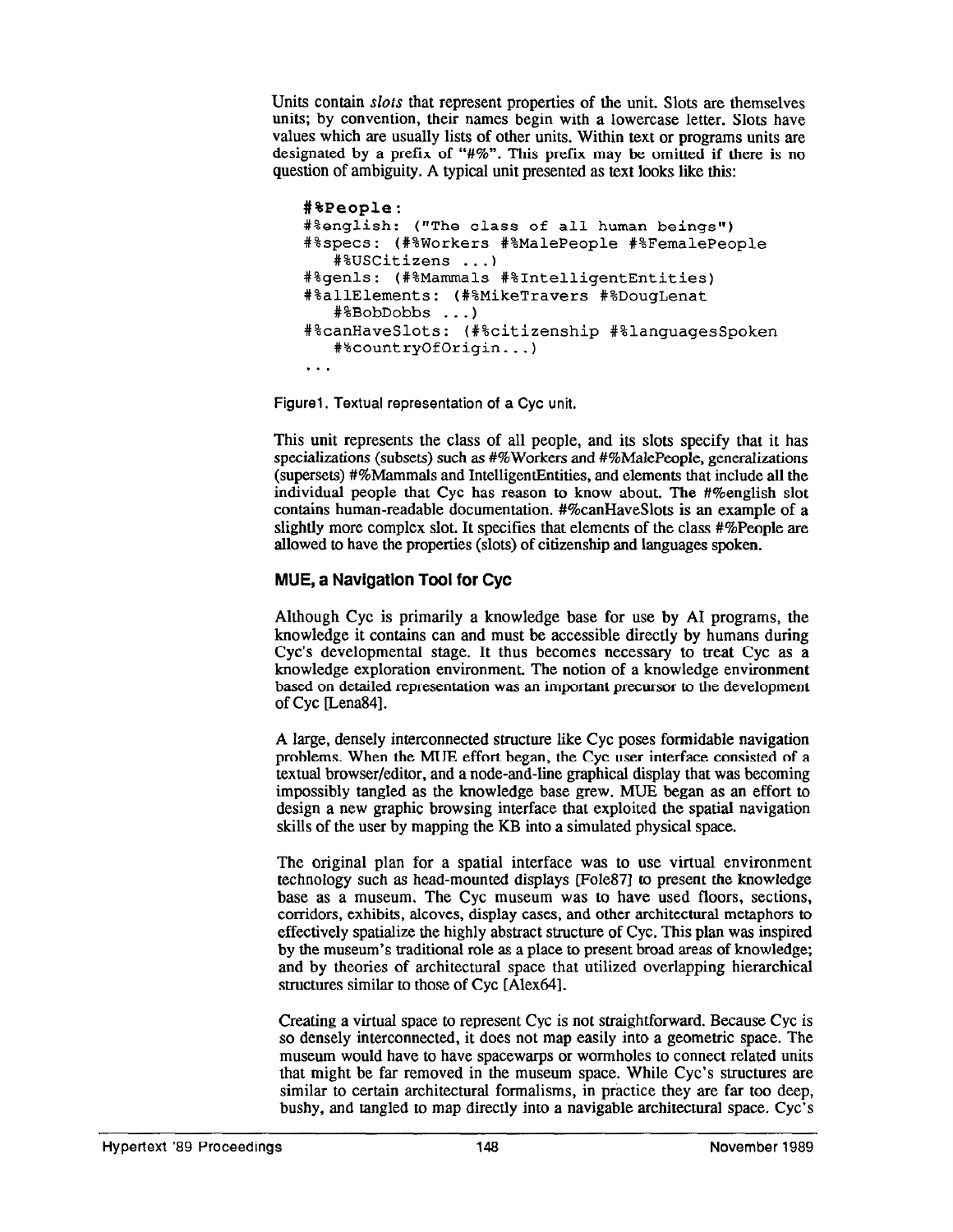structures are also rather fluid, in that new intermediate levels are constantly being created. Thus a fixed mapping of units to architectural features seemed impossible to implement.

The solution was to use a uniform metaphor of rooms, Rather than assign some units to larger levels of architecture, every unit representation in the museum space was simply a room. Every unit could appear both as its own room or as an object inside another room. The museum traveller could "jump in" to any visible unit and find herself warped to an entire room that represented that unit. Within a room, objects would appear at fixed places. Certain sets of units that did have a ready mapping into two- or three-dimensional space  $(i.e.,$  geographic information) could be browsed via ordinary spatial operations.

With this metaphor, in a certain sense, everything is inside of everything else! When you enter a unit, it becomes outermost, and the things that are connected to it become included in it, including the room you just left. For instance, if you enter the Serengeti room, inside it will be areas devoted to inhabitants of the region such as the Masai tribe, gazelles, and tourists. But if you enter the Masai unit, inside there will be an area labelled locales that will include the Serengeti and other places frequented by the nomadic Masai.

The full-scale virtual environment has yet to be implemented. However, the notion of representing a unit as a room and related units as being inside that room was used to create a less ambitious two-dimensional browser. The implemented version does not try very hard to preserve the properties of physical space. Instead, the notion of warping has become the primary navigational technique.

A MUE display is a set of nested boxes, each box representing a unit. For example, the #%Person unit above would be drawn as the set of boxes below.



Figure 2. A MUE Display.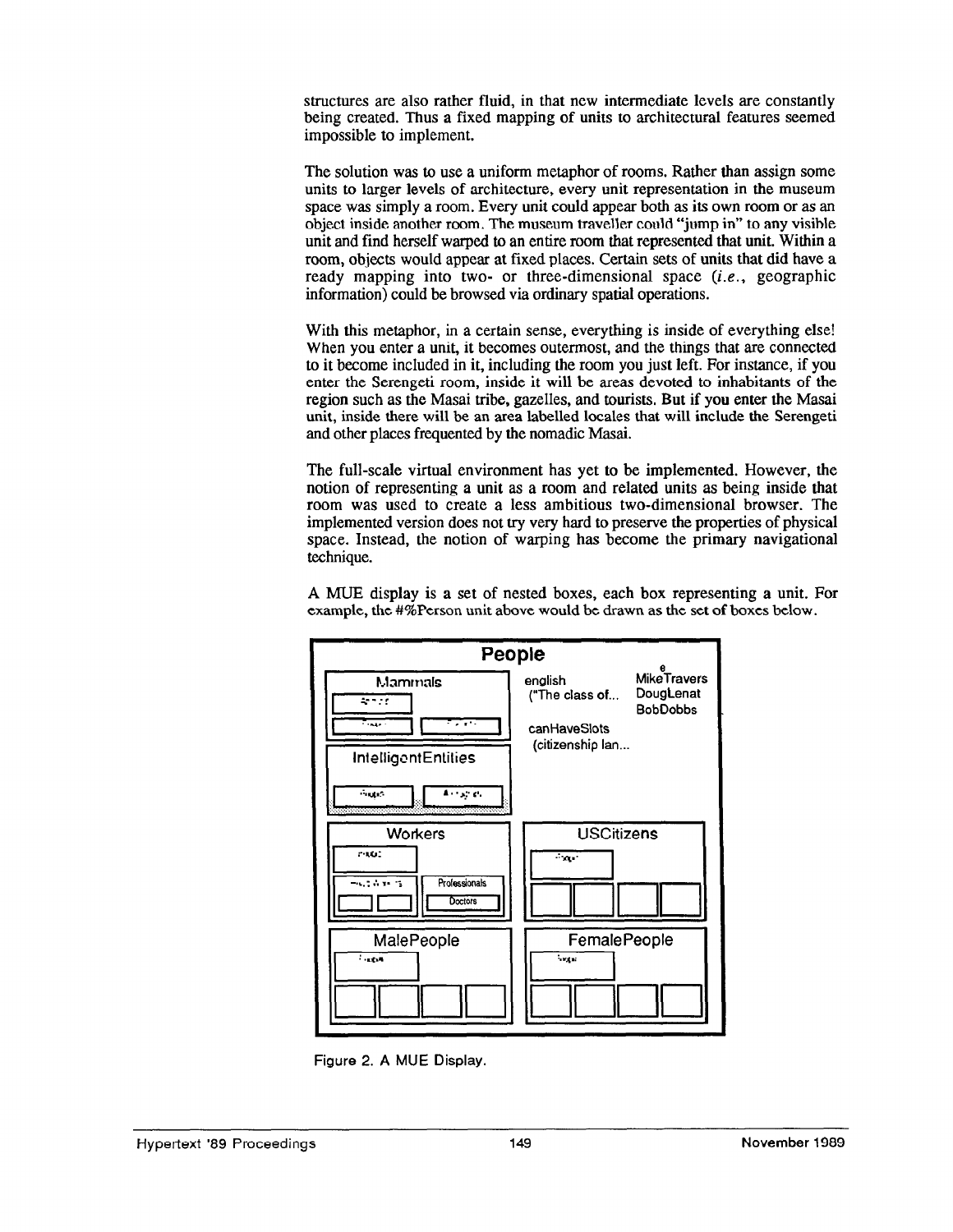Each internal box is recursively subdivided and elaborated as space permits. In practice, a 1024 x 1024 screen permits from three to six levels of recursion (more than can be shown here). The details of the layout algorithms are explained below.

#### Hypertexts and Semantic Networks

Hypertext and KB-networks share some superficial similarities: they are structured as graphs, and they claim to represent, present, or even constitute "knowledge". But these similarities are rarely acknowledged to be as important as the differences in purposes and styles assumed by the two projects. In fact, their is some low-level hostility between the two groups: Hypertext people believe that the AI project of formal representation is unnecessary, while AI people feel that the hypertext goal of putting text online is unwarranted interference with their more ambitious goal of putting knowledge online in a form that can be used by programs as well as people.

The nature of representation in these two similar yet disparate schemes is a complex philosophical issue that cannot be treated here. For our purposes, it will suffice to simply think of knowledge representation languages as simply a new form of text, albeit a highly dynamic form that can rearrange and represent itself in novel ways. This view will allow us to make use of the highly developed formal methods of AI without having to accept its concomitant semantic theories.

#### DISPLAY LAYOUT IN MUE

This section explains how various visual elements of the MUE display are related to the Cyc structures they represent.

## Units are Boxes

Units are represented on the screen by nested rectangular boxes. The unit's name appears at the top of the box, unless the box is smaller than a fixed size. or the name is too large. In those cases, moving the mouse over the box will cause the full name to appear.

Every MUE unit display is recursively detailed. That is, the neighbors of every unit box are displayed within it up to the limits of screen space.

## Relationships are indicated by inclusion

MUE's basic display technique is to show relationships by recursive inclusion. If, for instance, #%BlueCollarWorker is a #%spec of #%Worker and has three specs of its own, than this might appear as:



Figure 3. Use of inclusion and color to indicate recursion depth of a relationship.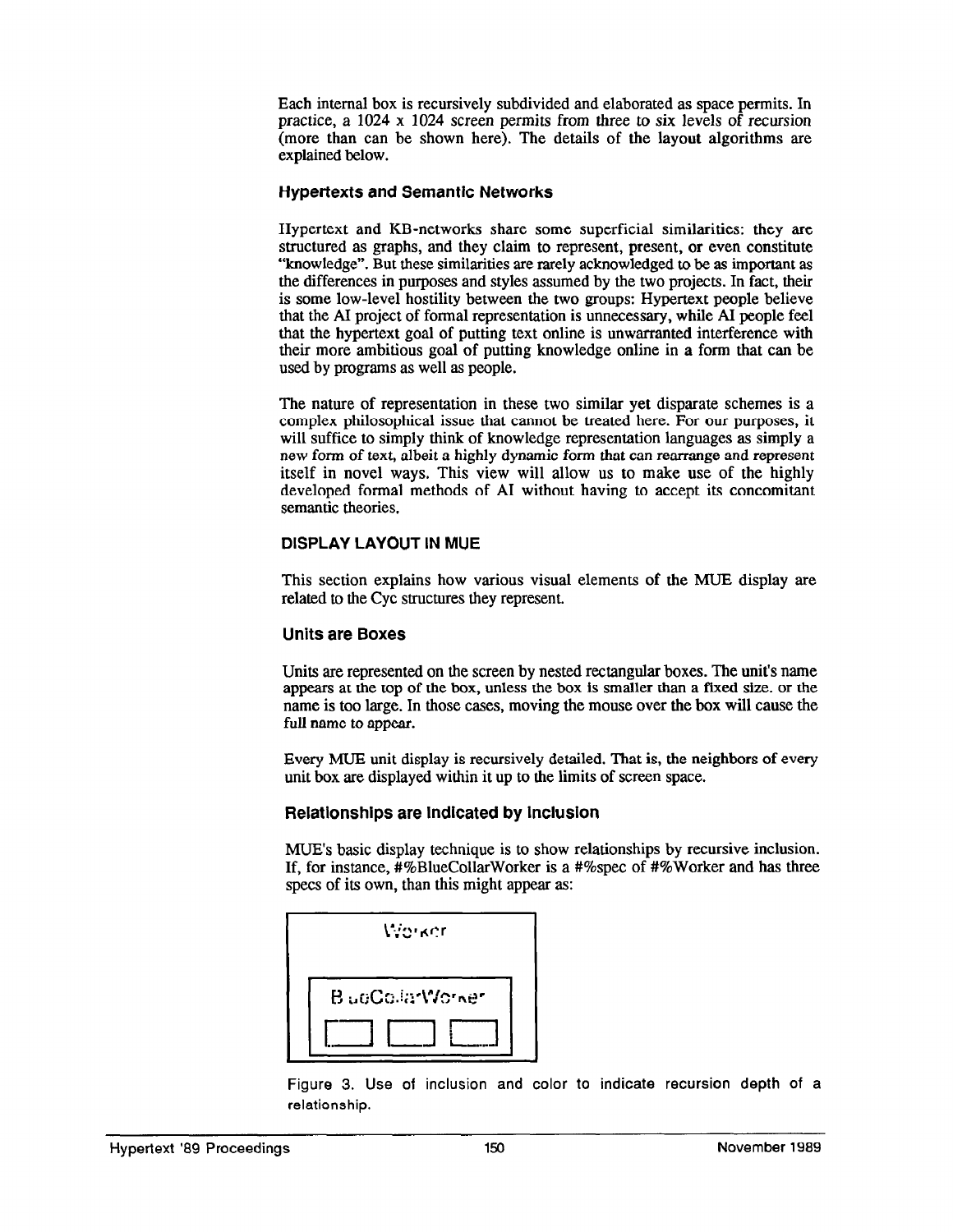## Color is used to indicate type and nesting depth of relationships

In the MUE display, color is used in two ways: hue is used to indicate the type of relation (i.e., blue indicates #%specs relations) and saturation is used to indicate the depth of the relationship from the current outermost unit. For instance, in the above display of Workers, the blue color becomes more saturated as you go inwards from more general to more specialized units.

## Graph structure is made evident through recursive nesting

The Cyc KB as a whole is an unrestricted labelled graph, but certain of its slots are defined so as to form subgraphs that take the form of trees or directed acyclic graphs (DAGs or tangled hierarchies). #%specs and its inverse #%genls are the most important of these, but there are others, such as #%parts and #%partOf. Slots fall into a tangled hierarchy of their own as specified by the #%specSlot and #%superSlot relations. MUE uses these subgraphs as a navigational skeleton.

For MUE's purposes, relations are divided up into classes, based on the information encoded about them in Cyc. The two classes most relevant to the structure of screen layouts are restrictions and loosenings. For example, #%specs is a restriction while #%genls is a loosening. In general, if a slot is a loosening its inverse will be a restriction.

Each unit display is divided up into four or fewer sections: restrictions (usually the bottom half of the box), loosenings (the upper left quadrant), misc slots, and elements (which together occupy the upper right quadrant). See Figure 2.

## NAVIGATION IN MUE

The previous section dealt with MUE displays as static visual constructs. This section explores how these elements are used dynamically during the process of navigation through knowledge structures.

## The outermost box is the focus unit

The user is considered to be in a particular unit or room. This unit is represented by a box the size of the screen and is referred to here as the focus. MUE tries to display units that are in the neighborhood of the focus, as defined by distance along a given set of relationships. It does this simply by recursively elaborating the unit display boxes until they become too small to include any more detail.

Navigation in Cyc is done by mousing on an inner unit display box, which will expand to the size of the full screen and become the focus of the next display.

## Movement is via re-rooting

Mousing on a unit display will cause that unit to become the focus of a new display. This shifts the positions and sizes of all of the unit displays present. In the box representation, this can be thought of as turning a display inside-out, since the moused-upon inner box will become the outermost box of the new display, while the former outermost box will become an inner, smaller one. This process may also be thought of as re-rooting a tree by turning an arbitrary node into the root of a new tree: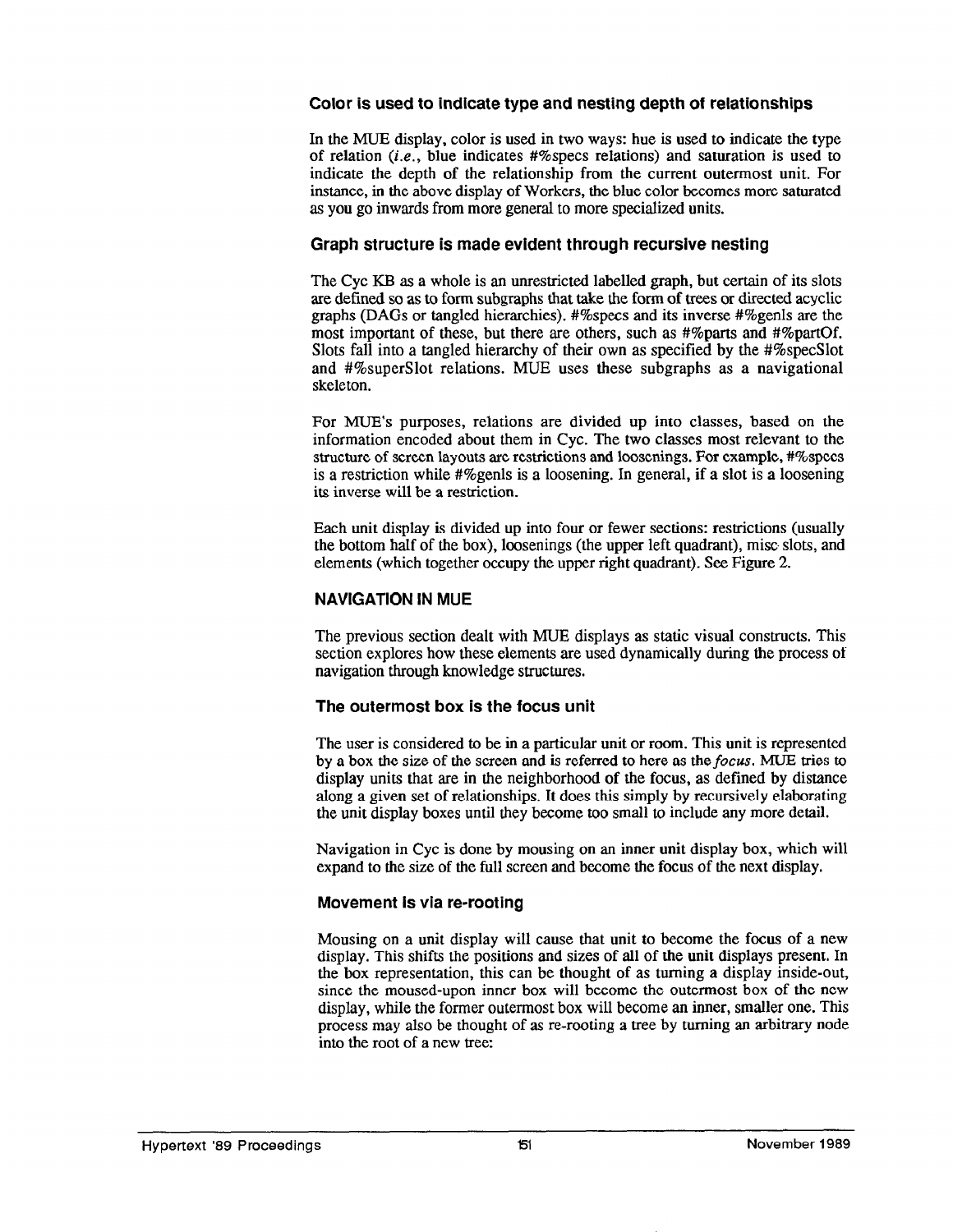

Figure 4. Re-rooting a tree.

MUE never changes the connectivity of the graph that it's displaying (which is part of Cyc), but can re-root it to form different displays. Here is a part of Cyc's class structure, which includes the graph on which Figure 2 is based:



Figure 5. A class graph.

To generate a MUE display, we want to re-root the structure at the unit we are focusing on. For instance, #%People: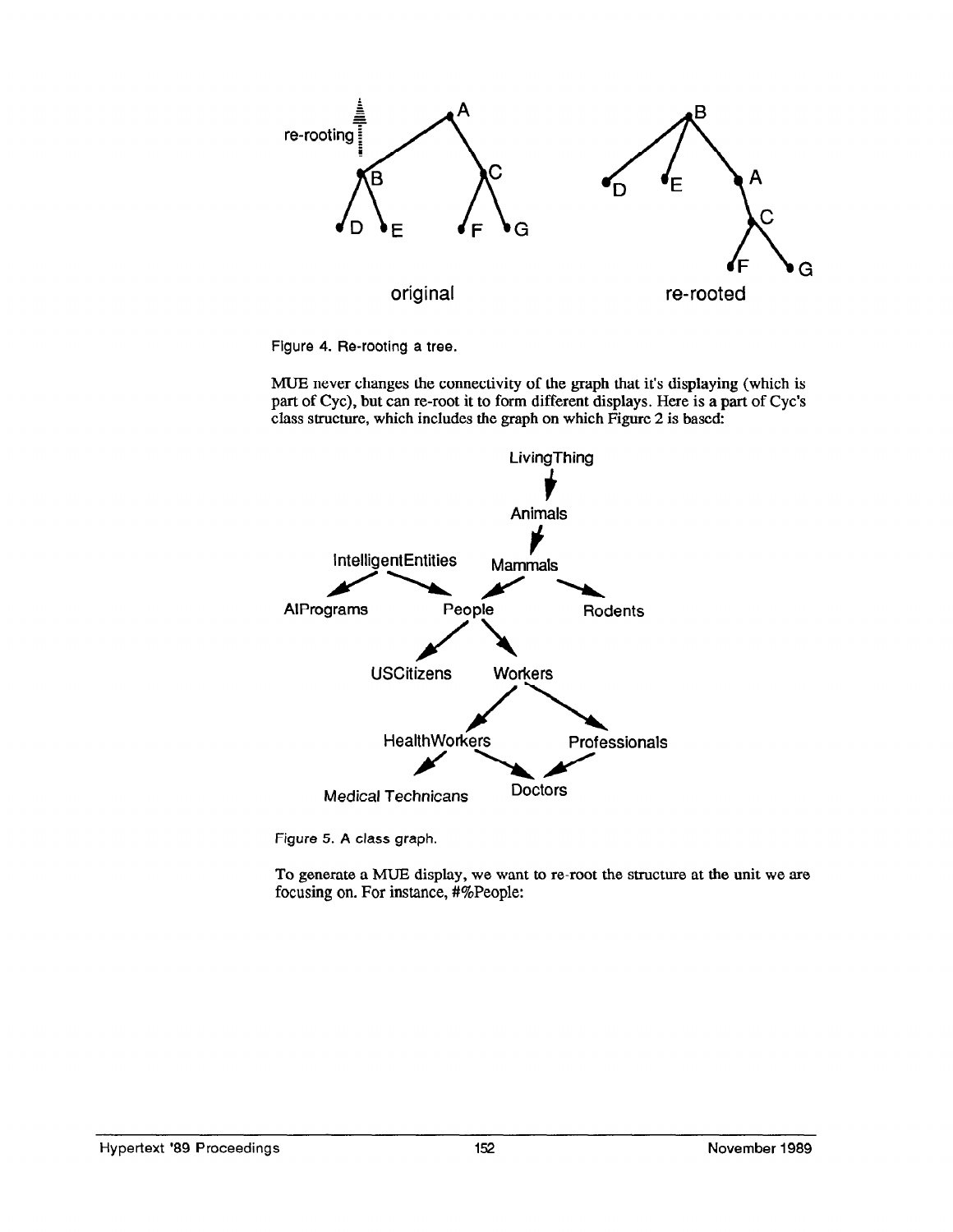

Figure 6. The same class graph, rerooted.

In the above diagram, we have preserved the original relationships and only altered their visual presentation. Some of our directed links now point upwards. To make a MUE display based on this graph, we wish to convert it to a tree-like structure with all links pointing downward (corresponding to inclusion). We can do this by replacing upward-pointing links with their inverses (in this case, replacing #%specs with #%genls). We indicate the #%genls links with shaded lines below (corresponding to the use of color in MUE):



Figure 7. The re-rooted graph relabelled to form a tangled hierarchy.

This diagram could now be used to generate the MUE display in Figure 2, by presenting the relationships as inclusions (see the next section for the treatment of nodes with multiple parents).

Re-rooting allows MUE to pick any unit as the focus by making it the top of a re-rooted tree. Cyc's ability to compute the inverse of a relationship allows arbitrary graphs to be converted into trees and thus displayed via inclusion. The re-rooting process can be animated, but the resulting motion is hard to comprehend, since things are moving in many directions at once. Lieb89] describes a similar display and animated transform using simpler structures and three-dimensional graphics.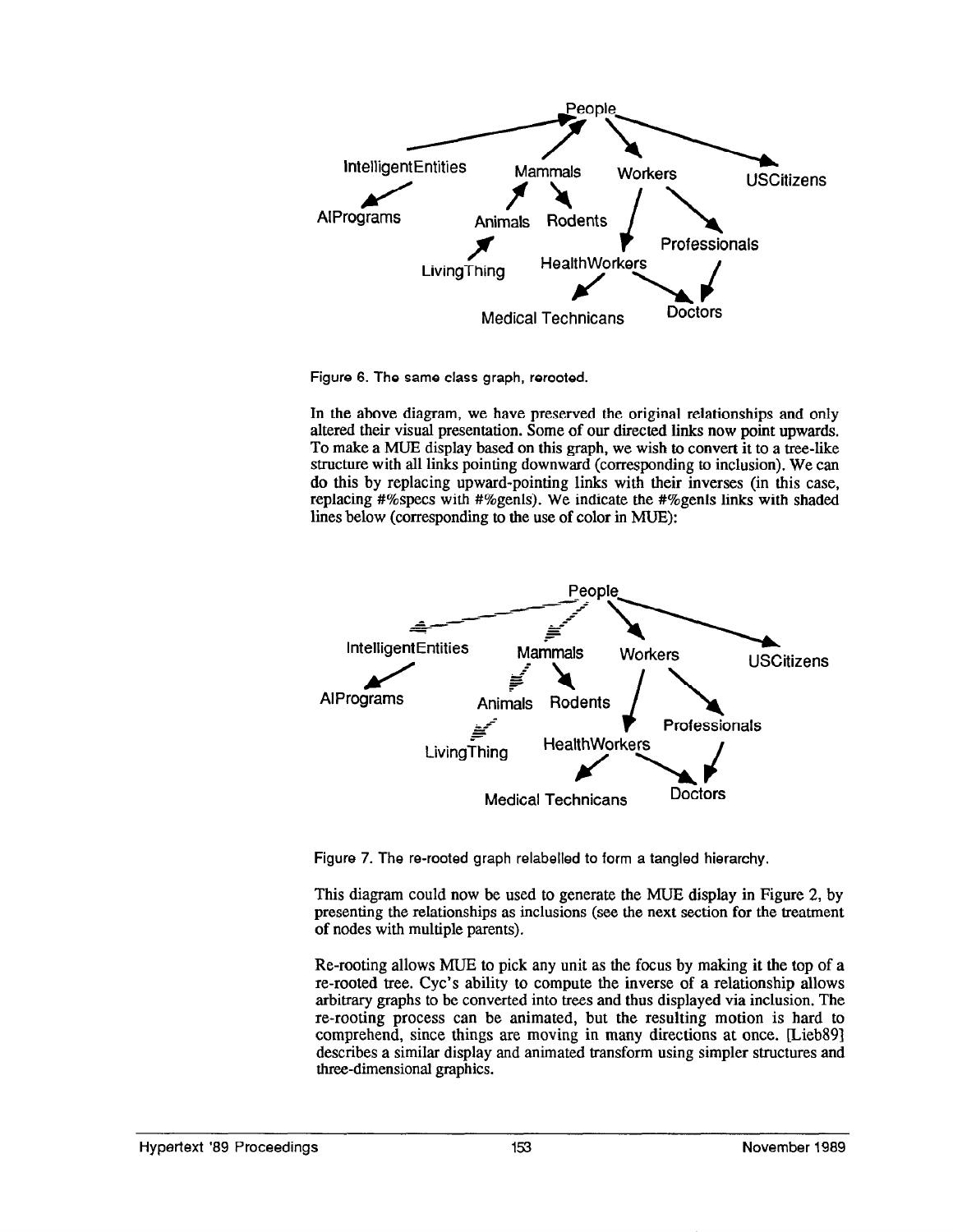#### Some units are duplicated

Note that the above diagram is not actually a proper tree: #%Doctors has two parent nodes, #%HealthWorkers and #%Professionals. Since our box diagrams must be tree structured, we can't display this directly. Instead we make two displays for #%Doctors, one inside #%HealthWorkers and one in #%Professionals. To save time, only one of these displays (arbitrarily chosen) will be recursively expanded.

#### A rear-view mirror metaphor helps make explain the re-rooted display

If it were possible, we'd like to maintain the consistency of the interface metaphor by putting loosenings outside the focus unit. But that would mean putting them outside the screen. Even if the focus were not the size of the screen, there may be more than one loosening of it, and it's impossible to draw two separate boxes surrounding the focus without having them intersect or having one include the other (which would convey false information).

Be-rooting provides a means for turning a neighborhood of some focus unit into a tree structure with the focus as the root and both loosenings and restrictions as subordinate, internal units. But displaying this as a tree, as in the above diagrams, is less than intuitive. We need a means of indicating to the user the difference between units that are beneath the focus in an absolute sense and those that were placed there as a result of re-rooting.



Figure 8. Viewing a MUE display through an imaginary rear-view mirror.

MUE uses position and color cues to distinguish re-rooted loosenings from restrictions. We ask the user to perform a mental inversion, and imagine that the loosenings are made visible through a "rear-view mirror" that brings them into the visible space of the display via a transform.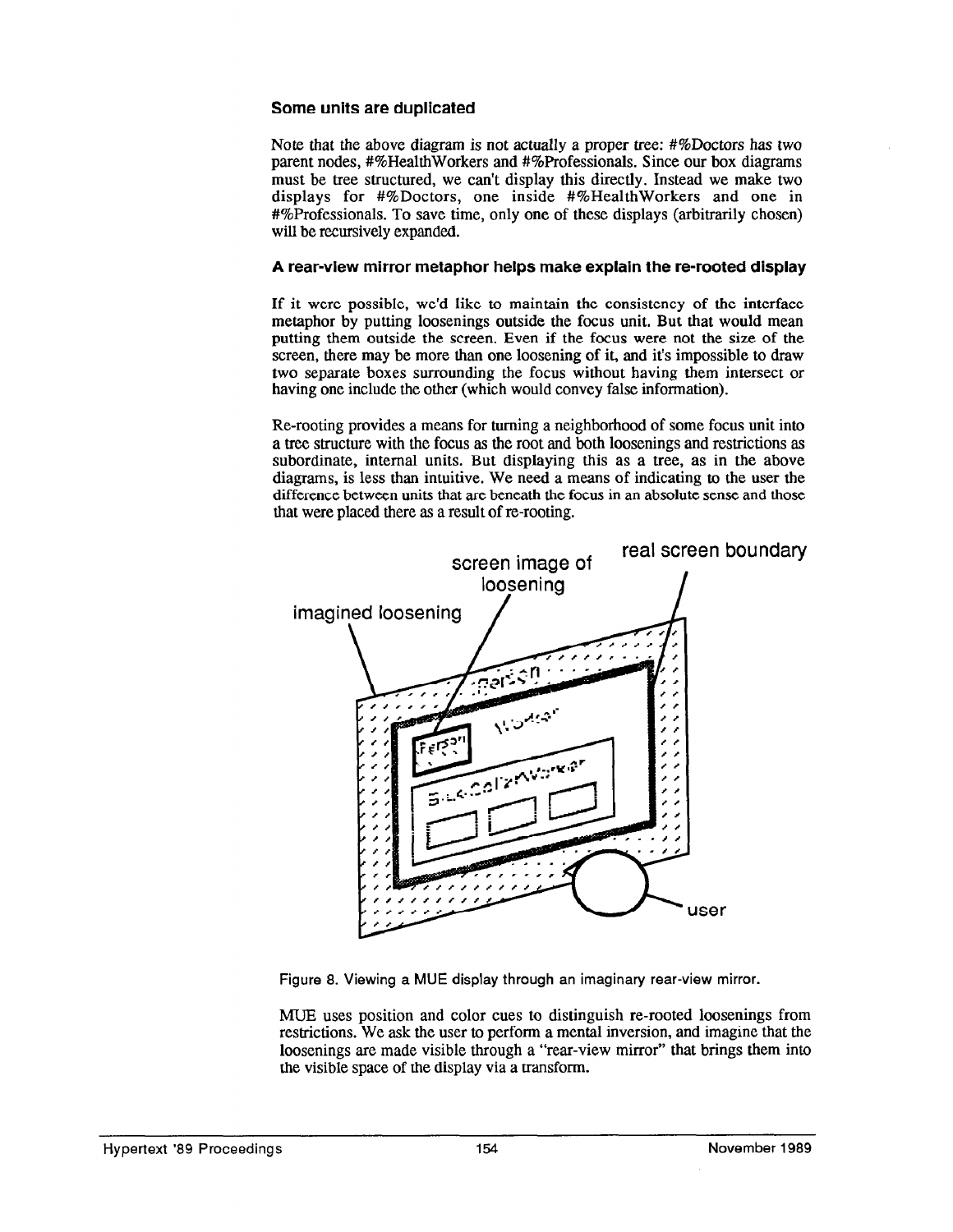In Figure 8, the user is focusing on the  $#$ %Worker unit, and can see its sole loosening, #%Person, through the rear-view mirror. The rear-view mirror functions recursively as well, so that several levels of loosening can be seen in a typical display.

This layout technique has the disadvantage of having to be explained, and having no natural visual cues to remind the user what's going on. One possible solution is stereo displays that could indicate the true depth of units. Another is using head-mounted displays to generate both stereopsis and visual feedback.

## EDITING IN MUE

Cyc's primary editing tool is the Unit Editor (UE) which displays units in a textbased notation (as in Figure 1). The UE can display up to four units and their slots at a time, and allows the user to explicitly edit the contents of any slot.

MUE provides an additional spatial editing capability, which can simplify certain editing tasks involving restructuring of hierarchical parts of the KB. In keeping with its use of inclusion as its primary visual metaphor, editing operations in MUE are accomplished by dragging boxes inside each other. Dragging a box will create a new link between the dragged unit and the destination, and optionally break the old link. These operations can be particularly useful when creating or modifying large class hierarchies.

In such tasks, it is often necessary to interpose intermediate classes between existing general and special-purpose classes. MUE provides a special operation, Subsume, which accomplishes this task, essentially surrounding an existing unit with a new, more general unit (we use the language of specialization and generalization in this description, although the operation can apply to any restriction/loosening type of relationship).

# OTHER APPLICATIONS

This section examines the use of MUE for browsing structures other than Cyc.

## Hypertext

## Text Structures

MUE is useful for browsing graph-like text structures, Electronic mail conversations can form such structures by virtue of recording the links between replies and the messages they are in reply to. When the role that a message plays in a conversation is known (i.e., an agreement, disagreement, or request for elaboration) the structure of the conversation becomes both more intricate and more important. Hypertext argumentation systems can benefit from the truthmaintenance approach that records justifications for facts and can propagate support, contradiction, or believability through a dependency network [Stef87].

MUE has been experimentally adapted to display mail structures based on the reply relationship. While it appears to be of some utility, it falls short of being a good visual representation, primarily because unlike Cyc units, mail messages do not have short unique identifiers to use as box headings.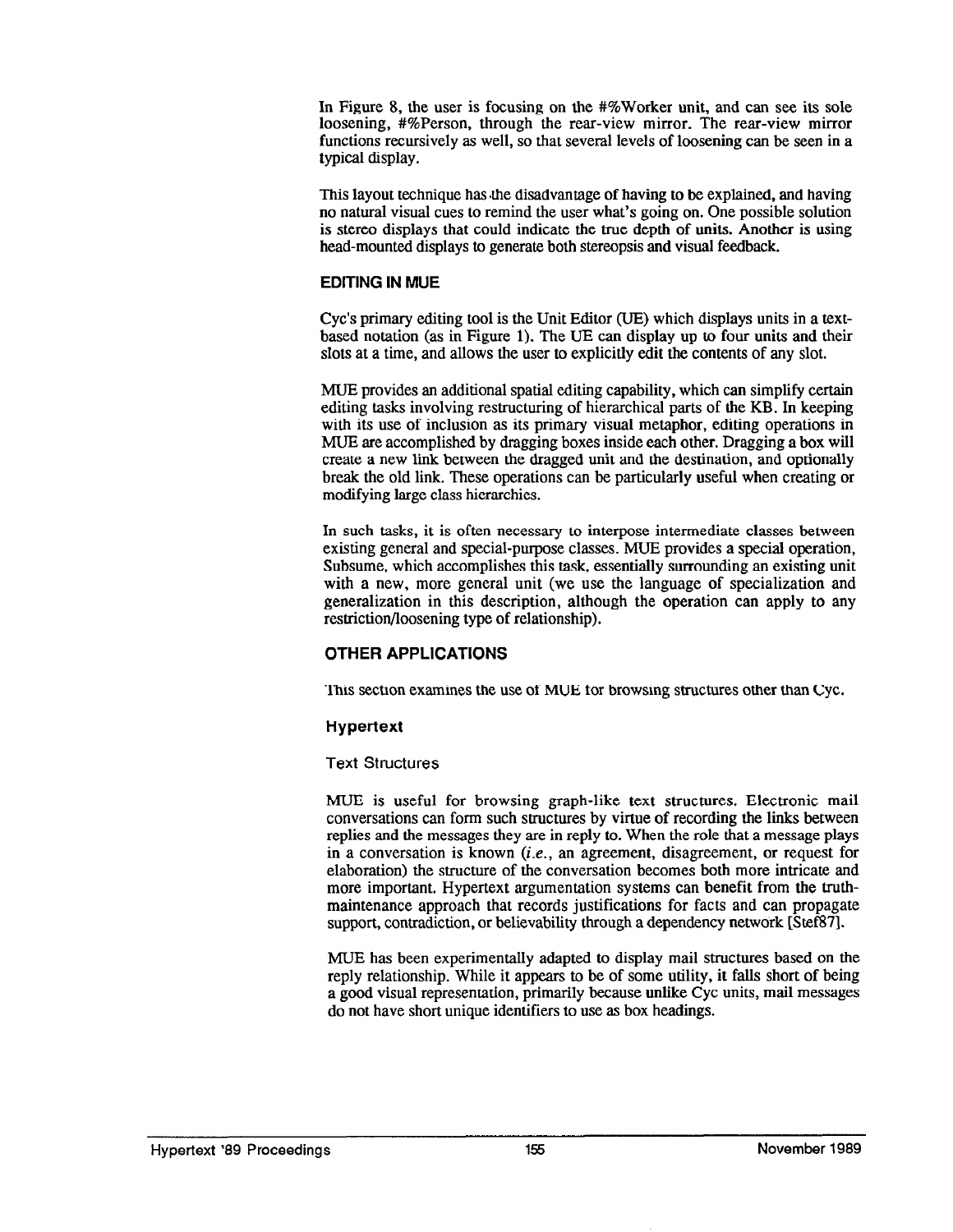# Browsing Program Structure

The Symbolics Lisp environment includes facilities for recording the relationships between entities of the Lisp language [Symb88]. For a given function (or macro, type, or other named object) you can obtain a list of callers or callees. MUE has been adapted to display these relations, providing the ability to browse the structure of large Lisp programs. Lisp entities do have short unique identifiers and thus MUE's visual presentations are reasonably informative.

## CONNECTING CONCEPTUAL AND TEXT STRUCTURES

Cyc has a rudimentary method of connecting conceptual and text structures by means of a special class of units called TextUnits. A TextUnit is simply a kind of Cyc unit that represents a piece of text. An AccessibleTextUnit is a TextUnit that points to text that is accessible online, thus providing an interface between Cyc and arbitrary bodies of text.

TextUnits have been used to create a conceptual index into the text of Melville's Moby Dick. At present this simply encodes some very basic properties of the novel. This includes its textual parts such as chapters, its characters (and which chapters they are mentioned in), and significant plot events (and which chapters they happen in and which characters are involved in them). While this effort has so far been rudimentary, this could eventually evolve into an intelligent concordance or reader's guide.

One way to think about using a KB to navigate text is by analogy to the Britannica Propaedia/Micropaedia [Pree79]. The Micropaedia consists of small articles about a great many concepts whose main function is to define and point you to a larger article in the main body of the encyclopaedia (the Macropaedia). Cyc units can fulfill a similar function of indexing text, but because the Cyc units are much more finely detailed and cross-referenced the utility would be orders of magnitude greater.

# RELATIONS TO OTHER WORK

## SemNet and Fisheye Views

SemNet [Fair 88] has extended the techniques of network display to include threedimensional display and sophisticated techniques for mapping node positions into display space. SemNet makes use of fisheye views [Furn86], a class of display techniques that focus on a particular point of a large struciure. More detail is displayed near the focus and less detail as one moves further away. MUE's display is similar to a fisheye view in the above sense, although it does not make explicit use of an "interestingness metric" as the formal fisheye technique does. This technique offers the additional facility of defining some items (landmarks) as having an intrinsically high degree of interest, so that they are visible from a wider range of foci than normal items.

SemNet was designed around a static three-dimensional layout of knowledge and concentrated on the problems of layout and navigation within such a space. This was recognized to be inadequate for complicated networks, and some effort was made towards temporarily moving network nodes to form clusters dynamically. MUE, in contrast, has no fixed mapping into a physical space and instead emphasizes the dynamic creation of layouts based on neighborhoods as defined by the underlying knowledge base.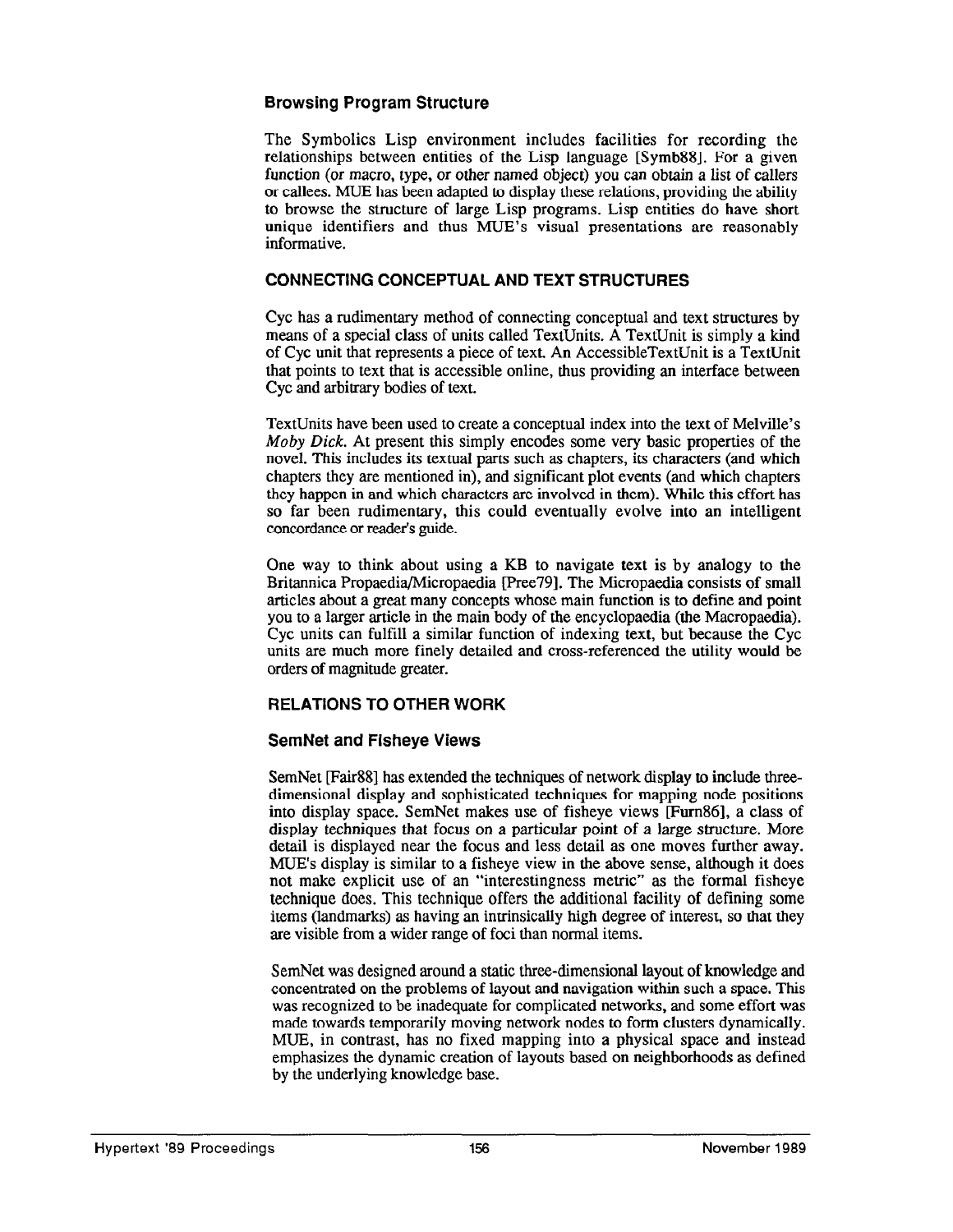## Nested Hypermedia Structures

Previous systems have used nested boxes to represent hypertext and other browsable structures. [Fein82] used nesting to represent tree-structured documents and could include graphics and animation. Special editors were provided for the various levels of the hierarchy: chapter, page, etc., but had no method for automatically constructing layouts from the underlying structure.

SDMS (Spatial Data Management System) [Bolt79] was an early effort to create a rich spatial browsing environment. The initial version used a tree-structured database, and allowed the user to browse by successively entering and expanding the various nodes of the tree. This was deemed to be too confusing, so later versions abandoned the hierarchical structure for a flat data space. The flat space allows the user a more natural way to use spatial navigation, but does not scale up to very large or inherently structured knowledge bases.

## Boxer: Nested Boxes as a Programming Construct

Boxer [diSe86] is an interactive programming system that uses boxes and inclusion as its basic visual metaphor. Designed as a Lisp-like system, it makes use of the close analogy between inclusion of boxes and nesting of parentheses. Boxer has had some success with novice users, suggesting that inclusion is a suitable visual representation for abstraction.

## Displaying the Structure and Execution of Programs

[Lieb89] has used the graphic ideas developed for MUE to display the execution of Lisp programs. The program is represented by nested boxes (in 3D) which reconfigure themselves as parts of the program get evaluated. The reconfiguration is similar to MUF?s zooming process, but animated in three dimensions using size changes and rotation.

# **CONCLUSIONS**

MUE was the result of an effort to come up with an alternative visual representation for complex knowledge structures. It embodies some new techniques for translating complex graph structure into visual representations. The system is in use by knowledge engineers but has not been evaluated as to its effectiveness in comparison with more traditional node-and-link representations. The same system has been adapted to show text and software structures. A preliminary effort has been made to use the knowledge base as a guide for navigating text.

Directions for future work include: designing richer displays that incorporate pictorial and iconic information; using other sensory cures such as sound to enhance the virtual environment; using animation and stereoscopic displays to convey the navigational processes; and closer interconnection between knowledge bases and hypertexts.

# ACKNOWLEDGEMENTS

This work was undertaken as part of the Cyc project at the Microelectronics and Computer Technology Consortium. Doug Lenat and the other Cyclists contributed suggestions, a user community, and a knowledge base worth exploring. Text units were developed in collaboration with Margaret Minsky.